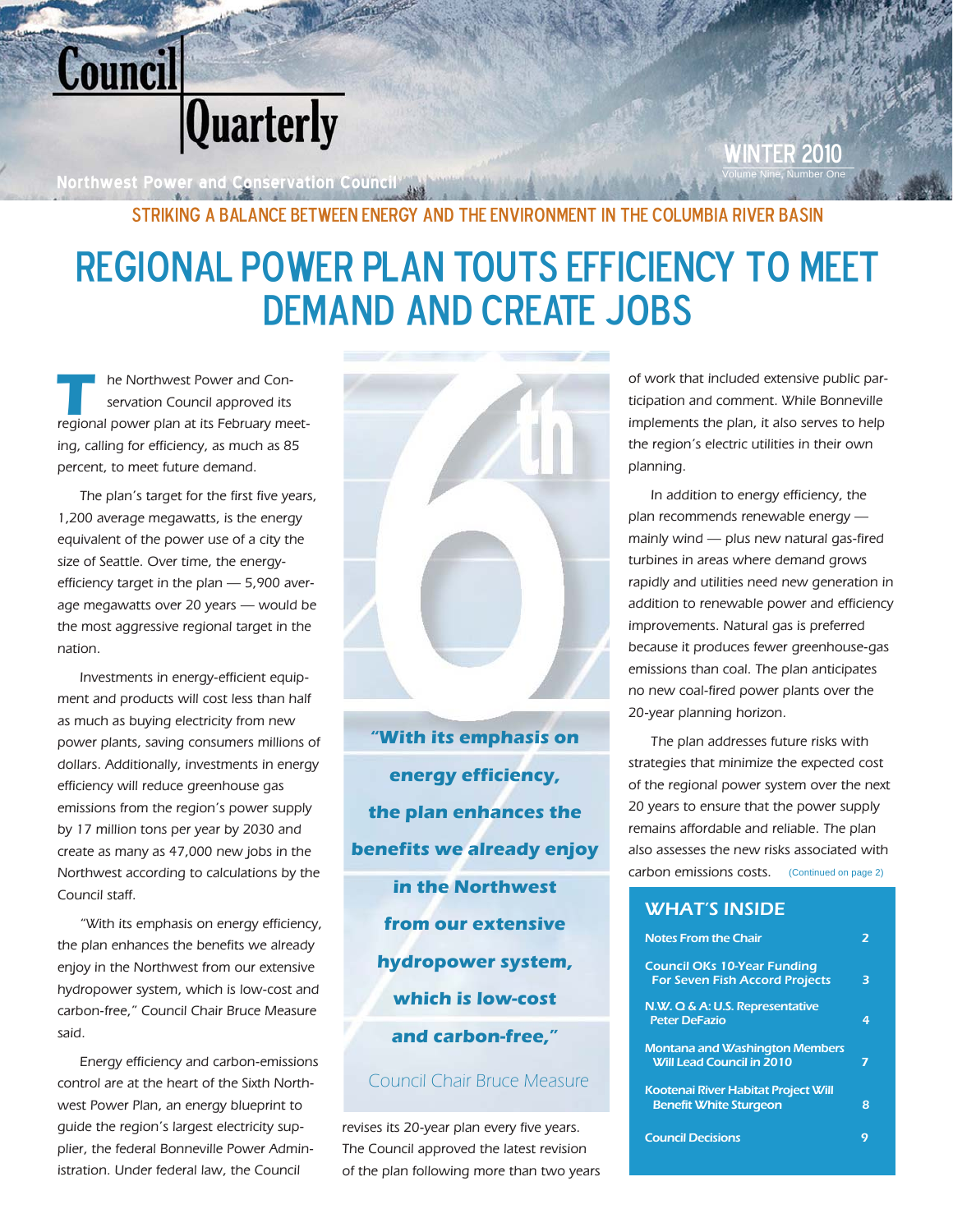# REGIONAL POWER PLAN TOUTS EFFICIENCY<br>TO MEET DEMAND AND CREATE JOBS

#### (Continued from page one)

According to the plan, three things must happen in order to meet existing regional and state carbon-reduction targets for the year 2030: acquire 5,900 average megawatts of energy efficiency, which is key to reducing carbon emissions; meet renewable-energy portfolio standards

adopted in three of the four Northwest states, which will displace power plants that burn fossil fuel; and reduce the future use of existing coal-fired power plants by half. Another priority is to preserve hydropower generation as much as possible within the limits of legal requirements to protect fish and wildlife

Energy efficiency in the plan is responsible for reducing carbon emissions from regional generating plants by a total of 17 million tons per year by 2030. Failure to achieve the efficiency improvements in the plan will increase both the cost and risk of the power system.

Achieving all of the new efficiency could produce as many as 47,000 new jobs in the Northwest by 2030, according to calculations by the Council's staff. Investment in energy efficiency creates jobs, both through direct installation of efficiency measures and indirectly over time through lower energy



 $|CQ|$ bills. The Council's staff estimates that, on average, the annual investment in energy efficiency envisioned in the power plan will create about 3,500 new jobs in the energy and energy-services industries. With sustained investment in conservation over the next 20 years, the region can expect an additional net increase of 43,500 jobs throughout the economy due to the ongoing increased savings in energy bills.



# **Notes From the Chair**

At our February meeting, the Council approved its regional power plan, which identifies energy efficiency as the key resource to meet future demand. Its goal of 5,900 average megawatts over 20 years is the most aggressive conservation target in the nation; building on the Northwest's proven record of efficiency achievements and legacy of clean and affordable energy. The plan addresses the usual uncertainties inherent in energy planning, and it also evaluates the new risks associated with carbon emission costs. While the process to develop the plan has been lengthy, and at times challenging, I believe it offers the region sound guidance on how we can best ensure a reliable and economical power supply while meeting the challenge of reducing greenhouse gas emissions.

The Kootenai River Habitat project is a good example of how different entities can work together toward a common goal. In the case of this project, it's to improve river conditions for endangered white sturgeon. The project sponsors, the Kootenai Tribe of Idaho, approach their task with the whole river in mind, "from upstream to downstream," and have forged strong working relationships with their state and federal partners to preserve an ancient fish so important to the history of a people and region.

Also in this issue, Oregon Congressman Peter DeFazio discusses the energy landscape, where he sees energy policy heading and what he sees as priorities for the region. It's an informative and lively interview with a senior member of the Northwest's delegation in the thick of national energy policy trends. Don't miss it.

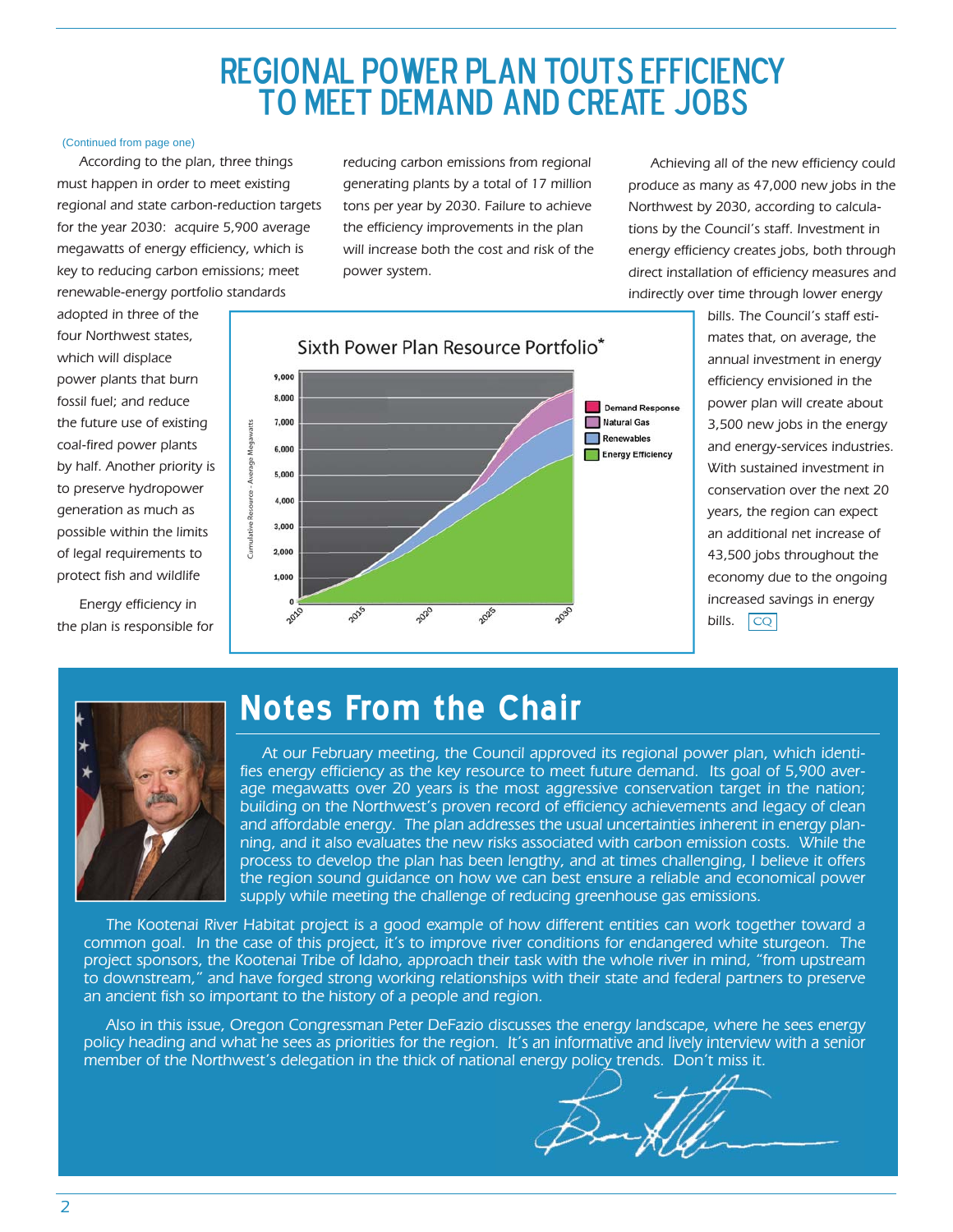# Council OKs 10-year funding For seven Fish Accords projects

S even projects that will help implement the 2008 Columbia Basin Fish Accords were recommended by the Northwest Power and Conservation Council for funding in January. Funding, which will be provided by the Bonneville Power Administration, will total more than \$28

million over the next 10 years.

In the accords, Bonneville, the U.S. Army Corps of Engineers, and the U.S. Bureau of Reclamation agreed to provide more than \$900 million in

fish and wildlife project funding between 2008 and 2017, much of it for new projects and expansions of existing projects that are funded through the Council's Columbia River Basin Fish and Wildlife Program. Bonneville committed \$917 million over the 10-year period, the Corps of Engineers committed to actions funded from congressional appropriations including approximately \$50 million over 10 years for improvements for Pacific lamprey, and the Bureau of Reclamation committed to actions that also will be funded through congressional appropriations.

Parties to the accords include five Indian tribes, the Columbia River Inter-Tribal Fish Commission, and the states of Idaho, Washington, and Montana. All are involved in litigation over the effects of federal dams in the Columbia River Basin on threatened and endangered species of salmon and steelhead. Funding of accords projects is in addition to funding provided by Bonneville to implement the Council's fish and wildlife program.

Six of the seven projects received favorable reviews by the Council's Independent Scientific Review Panel (ISRP). The one that did not focuses on collecting steelhead after they spawn, called kelts, and "reconditioning" them in hatcheries before releasing them to return to the Pacific Ocean.

Steelhead, unlike salmon, are capable of spawning more than once.

The ISRP said that the project did not meet scientific review criteria because after 10 years of research the project sponsor, the Yakama Nation, had not demonstrated that kelts could spawn successfully in the

evaluate the long-term effects of hatchery supplementation on the productivity of naturally spawning salmon and steelhead.

• A project sponsored by the Shoshone-Bannock Tribes of Idaho to enhance nutrients for salmon and steelhead in the Salmon River Basin. The 10-year budget is

> \$2.7 million. The tribes plan to deposit pellets made up of carbon, nitrogen, and phosphorus in streams to partially replace those same nutrients that once were deposited in

the river by decaying salmon and steelhead carcasses. As the salmon and steelhead population rebuilds over time, the nutrient enhancement should provide a better environment for the fish to grow.

• A project to monitor progress of salmon and steelhead recovery in the Columbia Cascade ecological province, which includes Columbia River tributaries in northcentral Washington. The project initially will focus on monitoring the success of habitat restoration in the Methow, Entiat, and Wenatchee river basins. The sponsor is the Yakama Nation, and the 10-year budget is \$2.6 million.

• A project to study what is limiting the production of Pacific lamprey in the Fifteenmile Creek and Hood River basins of Oregon. Both are Columbia River tributaries. The project sponsor is the Confederated Tribes of the Warm Springs Reservation, and the 10-year budget is \$2.5 million. The tribes hope to restore harvestable numbers of lamprey in the two tributaries.

• A project to improve summer habitat for redband trout in Twin Lakes on the reservation of the Colville Confederated Tribes in northeastern Washington. The 10-year funding is \$2 million. Currently, low levels of dissolved oxygen in the lakes limit trout production.  $|CQ|$ 



wild. But the Council decided that the research project should continue because so far it has focused on getting the kelt to survive, with no concerted effort at getting spawning success, which will be the emphasis of the next stage of research. If it is successful, it could help the recovery of endangered upper Columbia steelhead. As a condition of its approval, the Council

Other projects approved by the Council include:

asked that project success be evaluated in

2014.

• A research project in which salmon and steelhead smolts are released from hatcheries to natural or semi-natural sites, including man-made acclimation ponds, in the Wenatchee and Methow river basins in north-central Washington. Dispersing the releases over a broader area could lead to higher survival rates as opposed to the current practice of releasing large numbers of fish in just a few areas. The sponsor is the Yakama Nation, and the 10-year budget is \$4.8 million.

• An evaluation of supplementation, which is the practice of raising fish in hatcheries and releasing them into the wild, throughout the Columbia River Basin. The sponsor is the Columbia River Inter-Tribal Fish Commission, and the 10-year budget is \$7.9 million. The goal of the project is to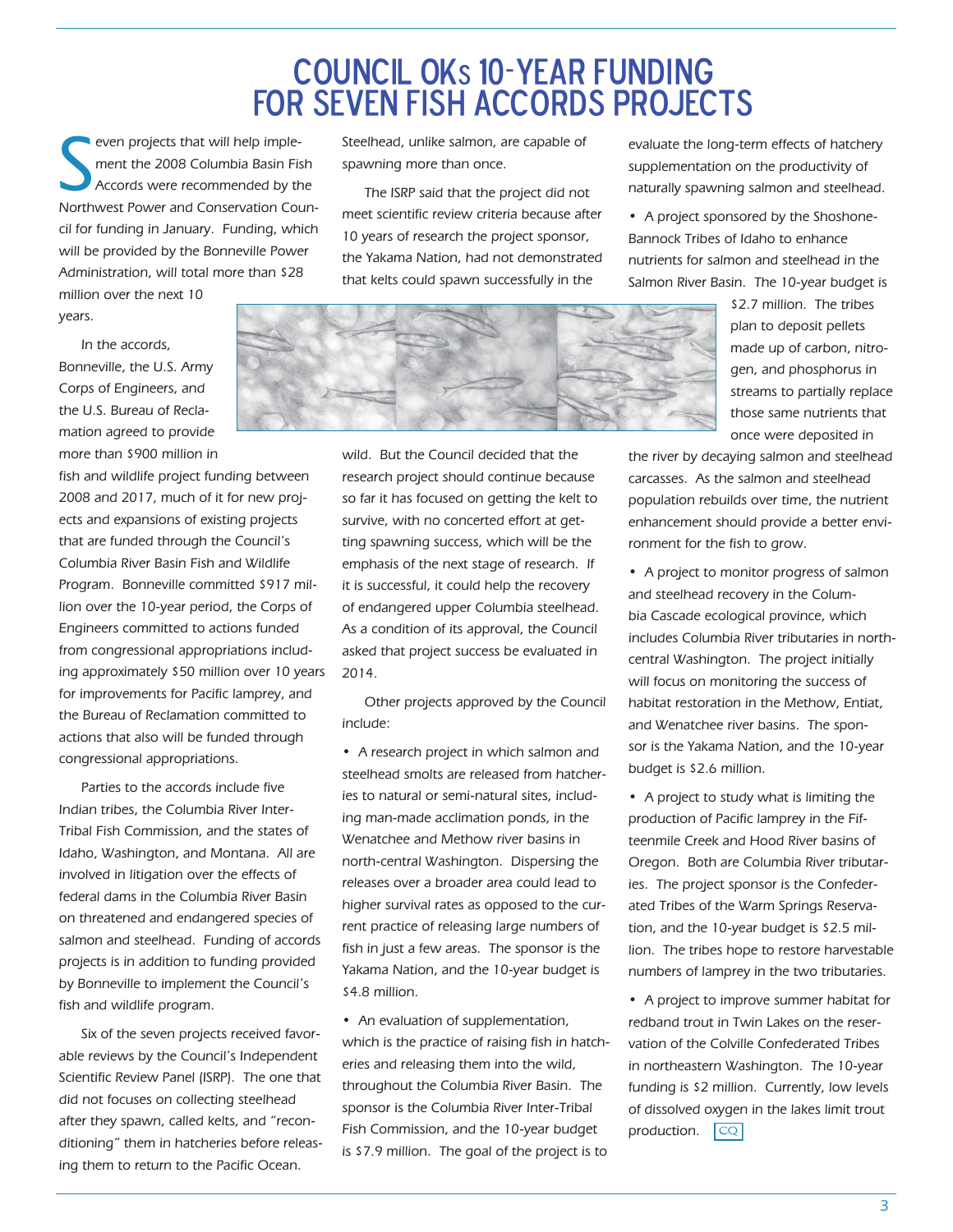# Northwest Q&A: U.s. representative Peter defazio

**Congressman Peter DeFazio** was first elected to the U.S. Congress in 1986. He is the dean of the Oregon House delegation, represents southwest Oregon, and he has developed a reputation as an independent, passionate, and effective lawmaker.

DeFazio is a senior member of the House Transportation and Infrastructure Committee where he serves as chairman of the Highways and Transit Subcommittee. He also serves on the Aviation and Railroad Subcommittees. In 2005, DeFazio served as the ranking Democrat on the Highways Subcommittee where he helped negotiate a five-year federal highway and transit spending bill (SAFE-TEA-LU). Under the bill, he secured \$2.7 billion for Oregon's roads, bridges, highways, and transit systems. As chairman, DeFazio will be a key architect of the highway authorization, a six-year federal highway and transit spending bill, and he will work to bring needed infrastructure spending to Oregon to help create jobs and improve the state's long-term economic viability.

DeFazio also serves on the House Committee on Homeland Security and sits on the Transportation Security and Infrastructure Protection Subcommittee and the Management, Investigations and Oversight Subcommittee. He also serves on the House Natural Resources Committee where he sits on the National Parks, Forests and Public Lands Subcommittee and the Water and Power Subcommittee.



QFrom a political perspective, Northwest energy issues usually have been dominated by one or two senior members of the congressional delegation. Henry Jackson, Mark Hatfield, Tom Foley, and Jim McClure are some of the former legislators who come to mind. As a senior member of the House, and one with in-depth knowledge of the Bonneville Power Administration and the region's energy system, how are you enjoying your role as one of the primary drivers of Northwest energy policy in Congress? What are your energy priorities for the Northwest in the coming years?

I am happy to be counted among such a distinguished group of leaders. Most hot button issues in Congress are entwined in partisan bickering, but the Northwest Energy Caucus has maintained its bipartisan tradition. Historically, the caucus has played a key role in defending the Pacific Northwest's energy resources from attacks by other parts of the nation. Our low-cost, low-carbon system provides our region a significant economic advantage, and the congressional delegations from Idaho, Montana, Oregon, and Washington have a proud tradition of cooperation in defense of the region.

One of the success stories in the Pacific Northwest is our leading role in energy efficiency, but we cannot rest on our laurels. Energy efficiency is the most cost-effective manner to meet our goals of energy independence and reduced carbon emissions, while keeping our energy rates low and our local economy competitive. Those who believe we have maximized our investments in energy efficiency do not have faith in American ingenuity. New technologies are always developing, progressing, and becoming more cost-effective. Therefore, we must continue to demand more efficiencies to retain our economic edge.

Since 1980, and as a direct result of the enactment of the Northwest Power Act of 1980, the region has acquired about 4,000 average megwatts of energy efficiency, which is enough saved energy to power about three cities the size of Seattle annually. As a result of these savings, the region didn't have to build 8 to 10 new coal- or- gas-fired generating plants. This means the region is avoiding emitting about 15 million tons of carbon dioxide each year. This level of energy efficiency, combined with the region's hydroelectric capability, has made the Northwest the cleanest energy-producing region in the country. With regard to climatechange legislation and the complex proposals to establish a cap-andtrade system for trading carbon credits, many Northwesterners feel that we have already invested heavily in carbon-reduction measures and technologies. How can these achievements be recognized by Congress so that the Northwest is not economically penalized in any future federal legislation designed to reduce carbon emissions?

 Congress can take on carbon emissions without implementing a risky, speculative cap-and-trade system. I voted against the cap-and-trade legislation (H.R. 2454, the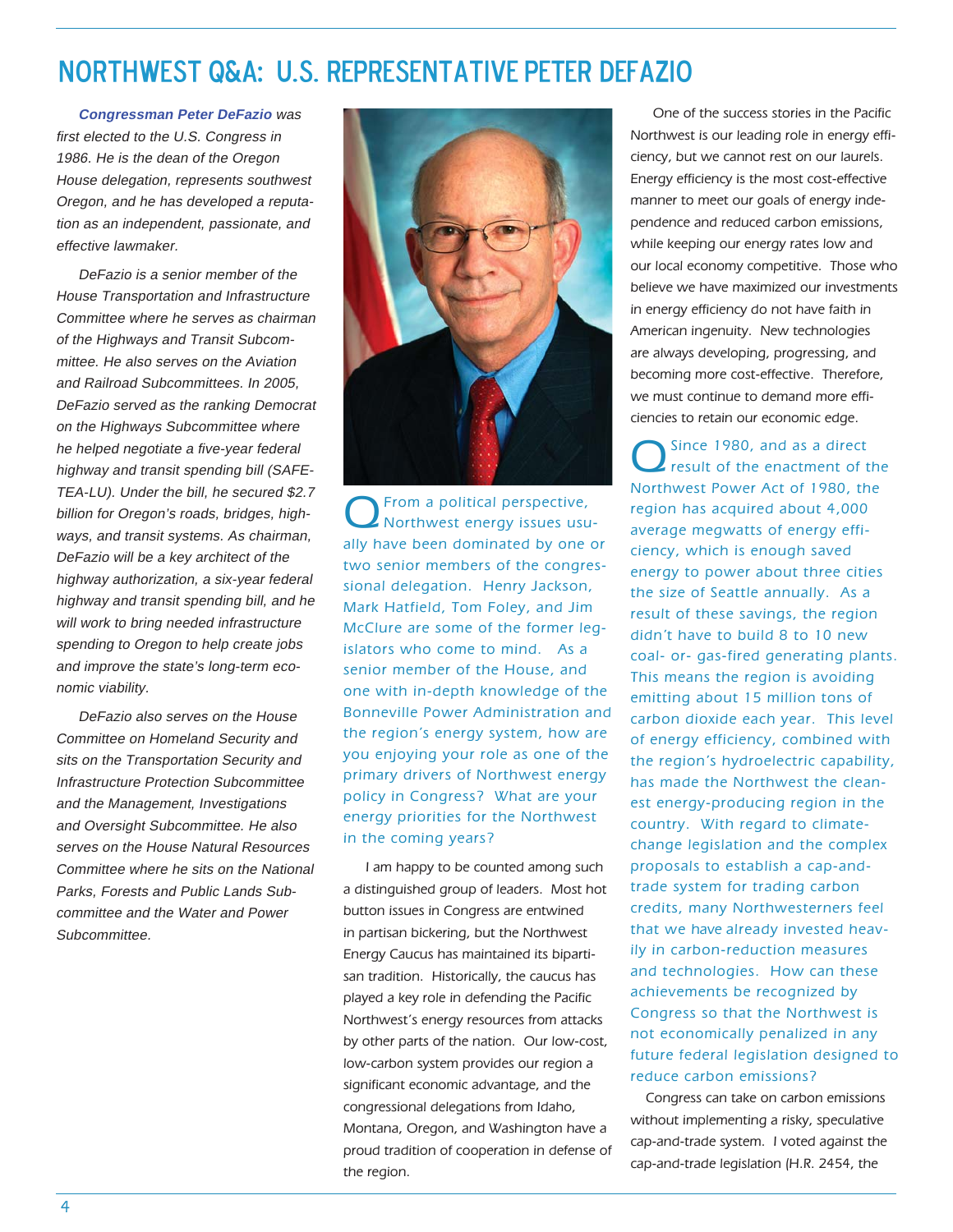American Clean Energy and Security Act) last year because, as I have consistently argued, a regulatory approach is a better way to cut harmful emissions. Regulating greenhouse gas emissions under the Clean Air Act would provide greater certainty and predictability to Northwest businesses and industries. Not only is a cap-and-trade system potentially ineffective and harmful to businesses, but the trade aspect of the scheme will lead to a massive new speculative trading market which will further degrade our already weak economy.

One of the other reasons I voted against H.R. 2454 is because the legislation unfairly punished our region's low carbon emissions footprint. The Pacific Northwest is blessed with low cost, zero-emission hydroelectric generation and has been a leader in energy efficiency and renewable energy. To my dismay, a provision was added just days before the vote that would have redirected the GHG allocations from the Pacific Northwest to major coal-fired generation in the Midwest states allowing them to exceed the caps and continue to emit pollution as usual.

Congress should establish strong caps on greenhouse-gas emissions based on historical emissions, incentivize energy efficiency, and increase investments in renewable energy development. Accomplishing these goals does not require a cap-andtrade system with potentially disastrous consequences for the Northwest. It simply requires political will.

Although the Northwest Power Act was enacted before your election to the House of Representatives, you were involved in Northwest energy issues at the time. Upon passage, the Power Act was deemed by many to be ahead of its time, especially regarding its treatment of energy conservation as a bona fide energy resource, the establishment of the Northwest Power and Conservation Council as a non-federal, interstate compact that gave a greater voice to the four Northwest states, and the Coun-

cil's charge to assure the region an adequate, efficient, economical, and reliable power supply while also protecting, mitigating, and enhancing fish and wildlife species affected by the hydroelectric system. Looking back over the last 30 years, do you think the implementation of the Act has lived up to expectations?

The Northwest Power Act has withstood the test of time. The balancing of regional interests, our progress in salmon recovery, and our national leadership in conservation and renewable energy can all be traced back to the planning and conservation provisions in the Power Act. We

"Congress should establish strong caps on greenhouse-gas emissions based on historical emissions, incentivize energy efficiency, and increase investments in renewable energy development."

Peter DeFazio U.S. Representative, Oregon

must recognize that many of the controversial energy challenges faced by the Pacific Northwest today were not envisioned in the Power Act.

For example, the failure of electricity deregulation is not a Power Act failure. I was one of 60 House members to vote against the passage of the 1992 Energy Policy Act that allowed the deregulation of the wholesale energy market, and gave states the option to deregulate their retail energy markets. Some laws stand the test of time, others don't.

For those who ask the Pacific Northwest delegation to modify the Power Act, I always ask them if the problem they are trying to solve is worth the risk of reopening the Power Act up to those who want cheap, low-carbon power. The answer has always been a resounding "No."

Q In the late 1970s and early<br>1980s you played a significant role in halting the construction of four nuclear power plants that were backed by the Washington Public Power Supply System and strongly subsidized and supported by the Bonneville Power Administration. As you know, Bonneville's ratepayers continue to pay hundreds of millions of dollars each year in debt service on two of those unfinished projects, as well as the debt service and operational costs of the one completed plant, the Columbia Generating Station. Given this history that you know so well, what is your reaction to President Obama's efforts to reinvigorate the nation's commercial nuclear industry with newly designed and inherently safer facilities? Have your views on nuclear energy changed over the years, especially in light of the heightened concerns over climate change and the desire to reduce the consumption of fossil fuel for electricity generation?

The only resurgence in nuclear power is a political one. Despite more than \$150 billion in federal subsidies over the past several decades (30 times more than solar, wind, and other renewable energy sources), nuclear power is still more expensive than other sources of energy and could not compete if only market forces were at work. If not for the massive nuclear loan guarantees passed in 2005, utility companies would not risk the investment in nuclear power. President Obama's expansion of these loan guarantees only digs us deeper in bad energy policy.

The WPPS fiasco taught the Northwest region the true value of nuclear power,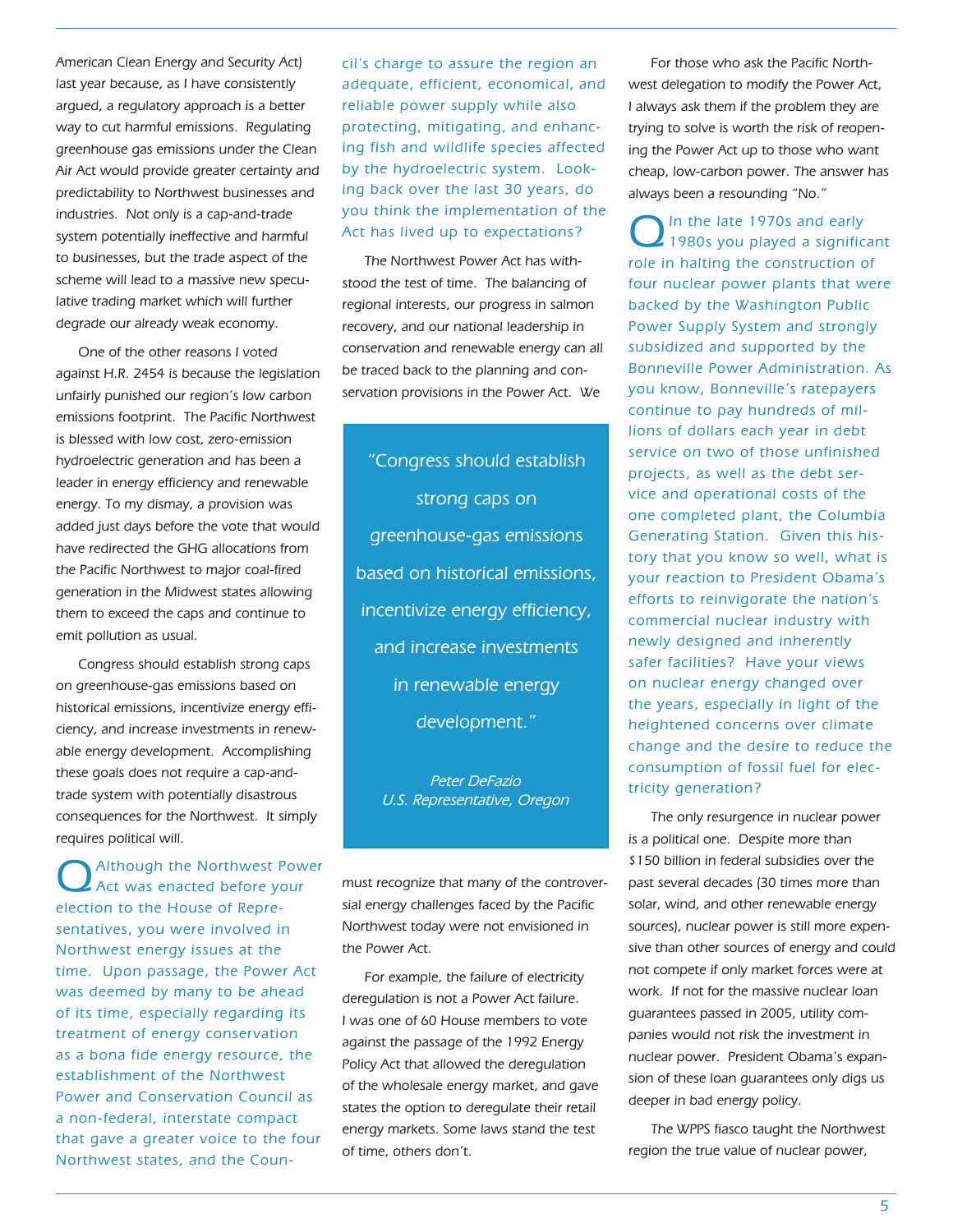but other issues continue to plague this technology. Even in the unlikely event that the Yucca Mountain repository ever accepts nuclear waste, it will be full in a matter of a few years with just the radioactive waste from the currently operating nuclear power plants. And renewable sources of energy such as wind, geothermal, and solar do not result in a dangerous proliferation problem like nuclear power.

Finally, nuclear power is not a very cost-effective way to displace carbon. According to the Rocky Mountain Institute, increasing energy efficiency is seven times more cost-effective than nuclear power when it comes to displacing carbon. For example, it costs approximately \$10 billion to build a nuclear power plant. If that \$10 billion were instead spent on energy efficient appliances, insulating older homes and buildings, or fuel-efficient cars, it would cut carbon emissions by seven times the amount that the nuclear power plant would.

The expansion of wind energy continues to occur throughout the Pacific Northwest, and the Bonneville Power Administration and other owners and operators of transmission lines are grappling with the many complex issues involved in transmitting and balancing large amounts of power generated by intermittent wind resources. A good share of the wind being developed in the region is intended to serve California's demand and meet its legal requirements for renewable energy as required by state law. There seems to be little question that the federal hydroelectric system is being pushed hard to support these new wind projects, and the Northwest's resources are being tapped for the benefit of our neighbors to the south. While there continues to be strong public support for new wind development, there is growing concern that the Northwest is becoming an energy farm for California. Do you agree with the assessment that the Northwest

"Despite more than \$150 billion in federal subsidies over the past several decades (30 times more than solar, wind, and other renewable energy sources), nuclear power is still more expensive than other sources of energy and could not compete if only market forces were at work."

Peter DeFazio U.S. Representative, Oregon

### is bearing too many of the environmental and economic burdens associated with wind projects built primarily to benefit California?

The explosion of wind power in the Pacific Northwest is a success story, but it has brought forward many new challenges for the region to resolve. For example, wind integration has become contentious because the associated costs for integrating the influx of new wind projects are real and need to be assessed in a fair manner. I commend BPA, public power, the private utilities, and wind developers for their progress in resolving issues like integration.

On the other hand, I have long been opposed to the incursion of California power grabs. History has taught us that the Pacific Northwest will always be under attack for its inexpensive, low-carbon power. Power hungry California will always try to exploit nearby resources. I have long fought to defend the region, whether it be from Enron, California's deregulatory debacle, or California's unrealistic green market mandates.

QFor the last quarter-century, Congress has been providing appropriations to the U.S. Army Corps of Engineers for the construction of juvenile fish passage facilities on its mainstem dams on the Columbia and Snake rivers. Through Fiscal Year 2010, approximately \$1.4 billion has been expended for these activities. In the President's Fiscal Year 2011 budget, a sizable amount of funding is being requested for the Corps' Columbia River Fish Mitigation Program to implement its responsibilities under NOAA Fisheries' Willamette River Basin Biological Opinion. Therefore, the Corps is on the verge of initiating a large, multi-year effort to improve fish passage facilities at its projects in the Willamette River watershed, a portion of which is in your district. Is it possible that some of the controversy that has plagued salmonrecovery progress on the Columbia and Snake rivers will soon shift to the Willamette? Do you anticipate that more of your time and attention will be focused on the Corps' construction program, and other issues associated with implementing the Willamette River Biological Opinion?

While very controversial, I do believe the current Columbia River Biological Opinion is based on science and represents a reasonable path forward. The progress the federal government, states, and other parties have made along the Columbia and Snake Rivers is a major leap forward. Bringing this success and all the lessons learned to the Willamette River watershed is good government practice, so long as we recognize early on that there are some key differences in the watershed. Will there be controversies? Absolutely. And the stakeholders will have to work through these complex issues together. Restoring fish passage along the Willamette River poses many new challenges, but it's a challenge I think Oregonians are up to.

(Continued on next page)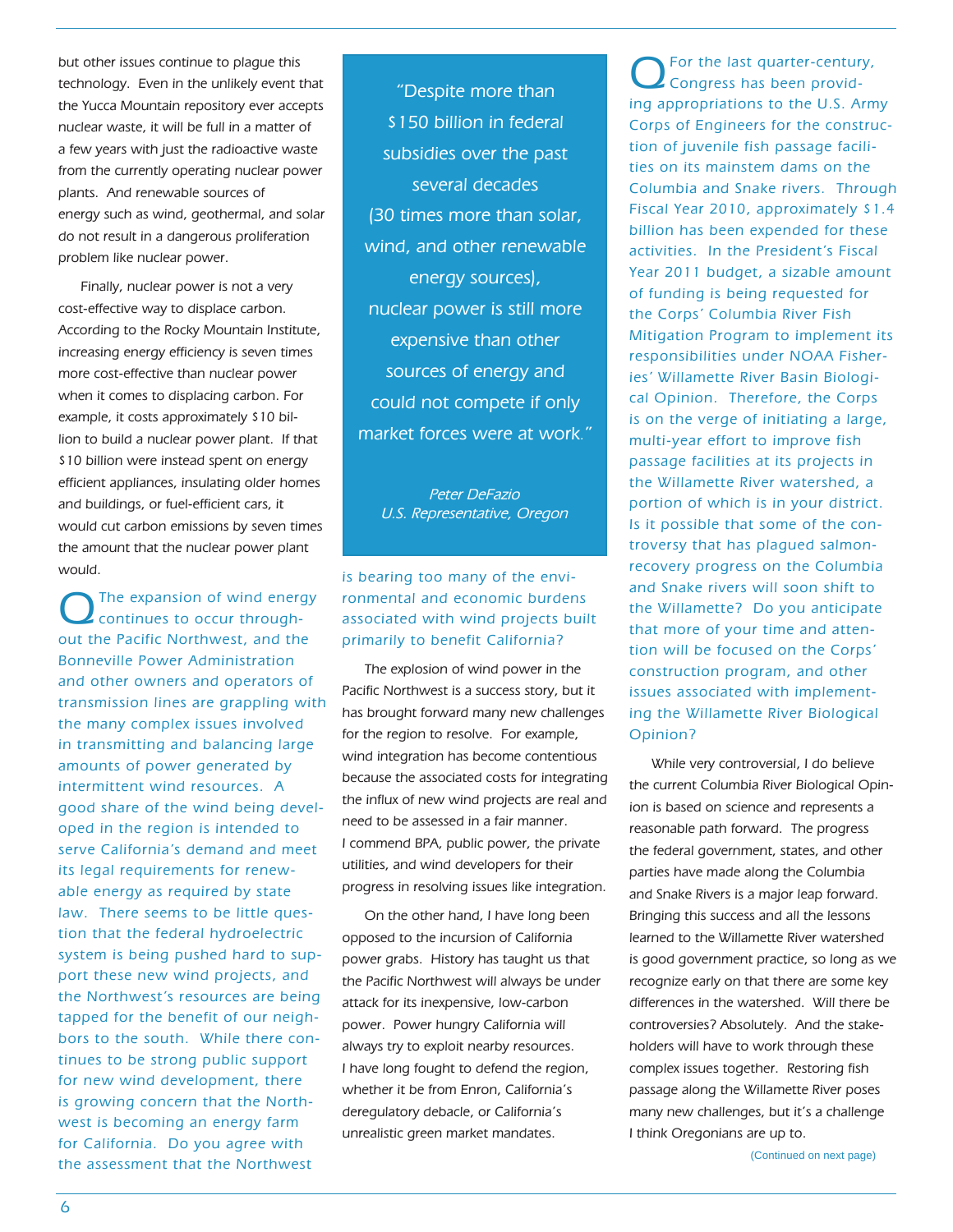#### (Continued from previous page)

QIn his State of the Union address, President Obama called for the passage of energy and climate change legislation. What are the prospects for the consideration of major legislation in these areas during the remainder of this Congress?

I do not believe there is any chance we will pass a substantive climate change bill this year. This is because, before we address this important issue, we must restore basic fiscal stability to the nation. Asking Americans who are unemployed, work part-time, or are fearful of losing their job to absorb the costs of climate change mitigation is unfair. These same hard working Americans have just borne the brunt of financial collapse. We must tackle climate change soon; but passing a complex bill that significantly alters our economy without first resolving the jobless recovery is something we cannot ask of Americans.

pass this year.  $\boxed{\mathbb{CQ}}$ Passage of an energy bill that promotes job creation, energy independence, and renewable energy policies can and should

Did you know?

If current trends continue, by 2015 over 90 percent of the televisions sold will have screen sizes exceeding 32 inches. Energy consumption increases with screen size.

# Montana and Washington members WILL LFAD COUNCIL IN 2010



In January, Northwest Power and Con-<br>
servation Council members elected servation Council members elected Bruce Measure, a Montana member, Chair of the Council for 2010. Measure, who lives in Kalispell, has been the Council vice chair for the last two years. The Council also elected Washington member Dick Wallace as vice chair.

 "I am honored to be elected to chair the Council," Measure said. "It is an exciting time with the expected release of

> a new power plan that contemplates meeting nearly all of the region's load growth with conservation, and a new spirit of collaboration in salmon recovery. I look forward to working with the Council members, states, tribes, ratepayers, and the public in general on the important matters of energy and fish and wildlife mitigation in the Columbia Basin."

Montana Governor Brian Schweitzer appointed Measure to the Council in January 2005. He has been a practicing attorney in Kalispell since 1988. Currently, he is counsel to the Kalispell law firm of Measure, Robbin, Samsel, and Wilson. Prior to 1988, he was employed



**Bruce Measure, Chair Chair Chair Dick Wallace, Vice Chair** 

in the forest industry. Measure was a member of the Montana House of Representatives from 1991 to 1993, where he served on the Natural Resources; Fish Wildlife and Parks; and Judiciary committees. He also served as president of the board of trustees of the Flathead Electric Cooperative until his resignation in December 2004 to join the Council. He holds an undergraduate degree in political science and a law degree, both from the University of Montana.

Dick Wallace was appointed to the Council in February 2008 by Washington Governor Christine Gregoire. Wallace, a former regional director with the Washington Department of Ecology, has more than 25 years of experience in natural resource issues, including water and watershed management, agriculture, forestry, storm water, and salmon recovery. A native of Montana, Wallace graduated from Whitman College with a bachelor of arts in biology and environmental studies. CQ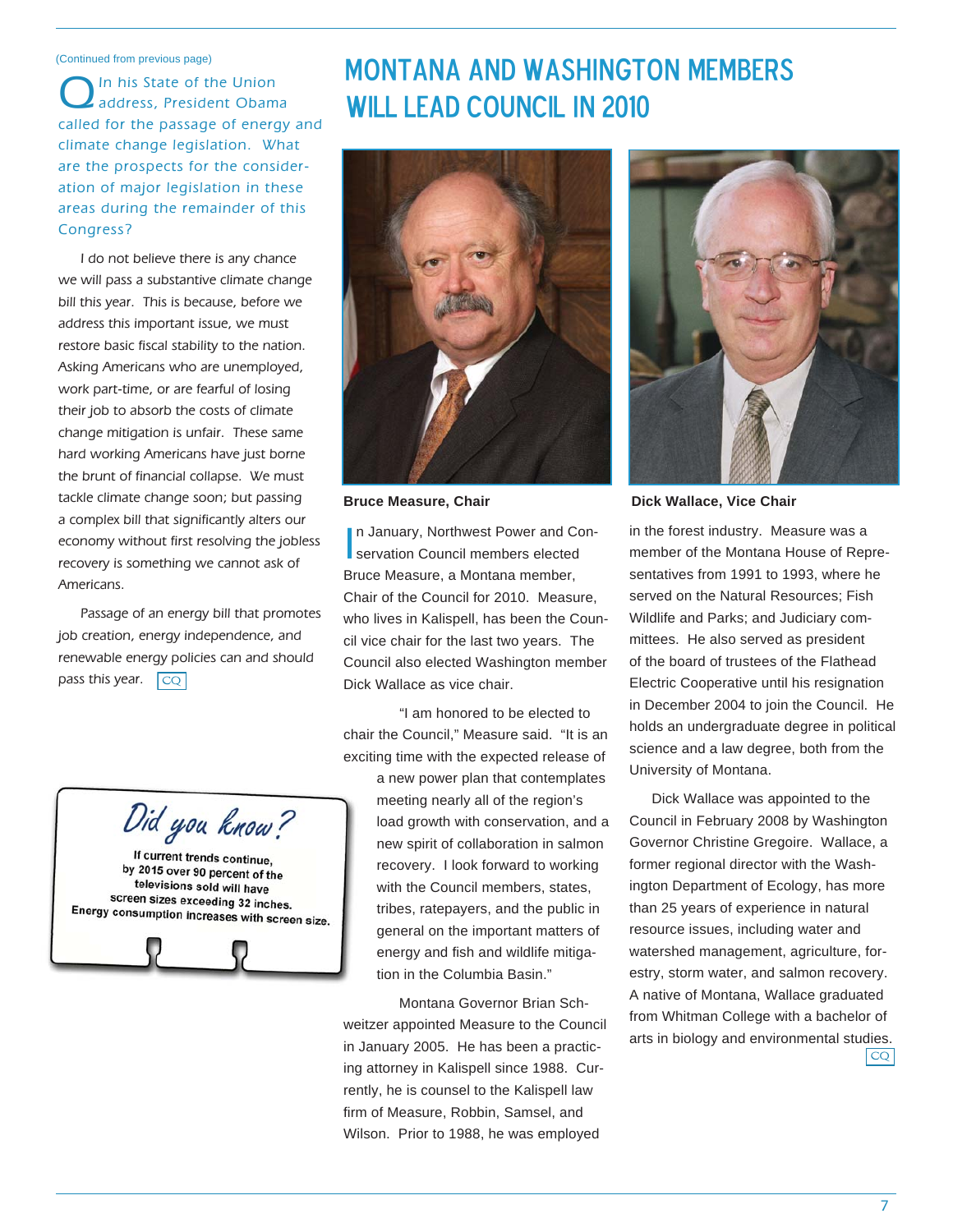# Kootenai River habitat project will benefit WHITE STURGEON

The Kootenai Tribe of Idaho and its<br>federal and state agency partners<br>are moving toward phased implefederal and state agency partners are moving toward phased implementation of a project that will address habitat conditions in a 55-mile stretch of the Kootenai River in northern Idaho. A master plan for the ecosystem-based Kootenai River Habitat Restoration Project was completed last year.

The purpose of the restoration project is to 1) restore and enhance Kootenai River habitat by addressing ecological limiting factors and constraints related to river form and structure, streamside vegetation, in-river habitat, and river stewardship; 2) restore and maintain Kootenai River habitat conditions that support all life stages of endangered Kootenai River white sturgeon and other aquatic focal species; and 3) restore the Kootenai River landscape in a way that sustains tribal and local culture and economy and contributes to the health of the Kootenai subbasin as both an ecological and socio-economic region.

The tribe's master plan provides a detailed analysis of the factors limiting ecosystem function and management and infrastructure constraints for different river reaches within the project area. Based on this analysis, the plan presents specific restoration strategies for each river reach that are designed to address those limiting factors and then identifies a suite of actions that could be combined to implement the restoration strategy for each reach. The project will be implemented in a threephase approach generally working from upstream to downstream.

Phase 1 includes actions designed to address significant bank erosion in an area upstream from the city of Bonners Ferry known as the braided reach. Bank erosion is contributing to sediment loading and degradation of habitat downstream. Improving bank structures also will benefit the aquatic habitat by increasing or providing overhanging bank cover, shade, and channel margin complexity. Phase 1 also includes a substrate project in an area downstream of Bonners Ferry called the meander reach. The substrate project is intended to provide immediate benefits to the wild Kootenai River white sturgeon population by improving egg attachment and hiding/cover area for cal opinion addresses Libby Dam operations in addition to habitat improvements. Along with the tribe, other parties to the settlement agreement include the U.S. Army Corps of Engineers, which operates Libby Dam; the Bonneville Power Administration, which sells electricity generated at the dam; the state of Montana (Libby Dam is in Montana); and the lawsuit plaintiffs, the Center for Biological Diversity. The settlement agreement requires that



#### Kootenai River

early life stages, while the more extensive ecosystem restoration activities are being designed and implemented elsewhere on the river as part of Phase 2. Construction of the Phase 1 actions is planned to begin in 2012.

The Kootenai River Habitat Restoration Project is identified in a settlement agreement negotiated among parties to a lawsuit over how to protect the sturgeon, which are listed as an endangered species. At the heart of the lawsuit is a biological opinion issued by the U.S. Fish and Wildlife Service to protect sturgeon and improve their survival. The biologiconstruction of the habitat project begin in 2012.

The [habitat] project is a critical part of the federal agencies' strategy to meet our obligations under the Kootenai River white sturgeon biological opinion," Greg Delwiche of the Bonneville Power Administration told the Northwest Power and Conservation Council at a meeting in January. Delwiche is the vice president of Environment, Fish, and Wildlife at Bonneville.

The Kootenai Tribe, which raises sturgeon at a conservation hatchery near (Continued on next page)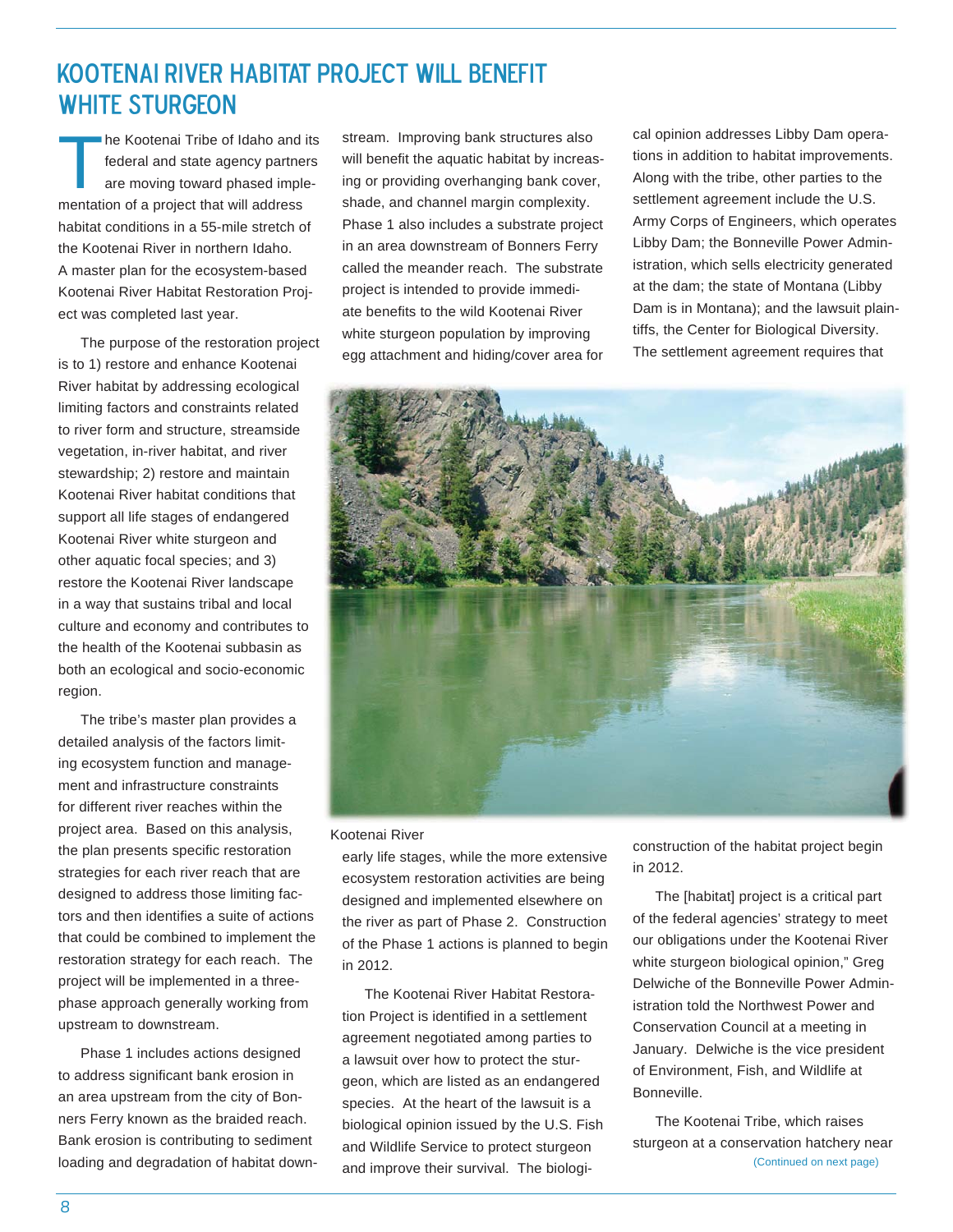#### (Continued from previous page)

Bonner's Ferry and releases them into the river, estimates that fewer than 1,000 wild adult sturgeon — those that spawned before Libby Dam was built — remain in the river. Sue Ireland, fish and wildlife director for the tribe, said juvenile fish raised in the hatchery are surviving when they are released into the river, but there is no natural recruitment of juvenile fish that are spawned in the wild.

"The eggs get fertilized, but they don't survive. The population has not experienced significant successful recruitment for many decades," Ireland said. "The eggs may be suffocating in the sandy, embedded substrate found in the meander reach; the hard substrates needed for spawning sturgeon are not present in this reach, but they are spawning there anyway."

River conditions, including water velocity, the availability of appropriate habitat, and temperature conditions appear to be among the primary problems. The habitat project will increase the depth of the channel in the braided reach, and therefore increase the velocity of the water and reduce its temperature. In the meander reach, rocks and gravel will be placed to provide a better place for fish to lay their eggs. High-quality substrate, plus appropriate water depth, temperature, and velocity are the key attributes identified in the biological opinion as necessary for successful spawning, Ireland said.

Phase 2 of the project will include actions to create more normative river conditions, including desirable depth and velocity. This will include work both in the river and along the shore. Phase 3 will include actions to enhance the interaction between the river and floodplain. Due to the large percentage of private land ownership on the floodplain, site-specific rather than reach-scale opportunities to improve aquatic habitat will be implemented in the meander reach in cooperation with willing landowners as specific opportunities are identified and prioritized.

Potential actions include adding instream structures to improve habitat conditions and reduce bank erosion, restore wetlands and riparian plant communities in low floodplain areas outside of levees, create off-channel habitat, remove fishpassage barriers, and restore riparian habitat along tributary streams.

CQ "We want to be sure that the project encompasses the tribe's goals to be holistic, science-based, community-supported, collaborative, and adaptive," Ireland said. "As for sturgeon, we hope to set the stage so we address the needs of the existing population while making sure that everything is in place so that as the young fish mature, they will spawn successfully."

Save the Date: salmon Conference in May

State of the Salmon, a joint program of the Wild Salmon Center and Ecotrust, is hosting an international conference on the "Ecological Interactions between Wild and Hatchery Salmon."

Participants will include scientists, fishery and hatchery managers, conservation organizations, indigenous groups, industry representatives, and decision-

# Council Decisions

November 2009 Council receives subbasin plans for Bitterroot and Blackfoot rivers

The Council accepted draft plans for the Bitterroot and Blackfoot river basins of Montana to protect fish and wildlife and direct funding to projects to improve their survival. The draft plans are posted on the Council's website, www.nwcouncil.org.

# January 2010 Council approves 10-year funding for Fish Accords

Seven projects that will help implement the 2008 Columbia Basin Fish Accords were recommended by the Northwest Power and Conservation Council for funding in January. Funding, which will be provided by the Bonneville Power Administration, will total more than \$28 million over the next 10 years.

makers. The goal of the conference is to inspire collaboration among attendees across jurisdictions to influence the future course of hatchery programs and produce a guiding set of principles for managing hatcheries to conserve wild salmon across the Pacific Rim.

| Where:                   | Hilton Hotel<br>Portland, Oregon |
|--------------------------|----------------------------------|
| When:                    | May 4-7                          |
| www.stateofthesalmon.org |                                  |

# February 2010 Upper Columbia Habitat Project Approved

The Council approved a project proposed by the Yakama Nation to restore ecological functions and improve habitat in the Wenatchee, Entiat, and Methow rivers of north central Washington for salmon, steelhead, and bull trout. The project is included in the 2008 Columbia Basin Fish Accords signed by the Yakama Nation, Bonneville Power Administration and other parties. Funding for the project will range between \$5.7 million and \$7.3 million per year and total \$61.7 million over the 10-year period of the Accords, 2008-2017.